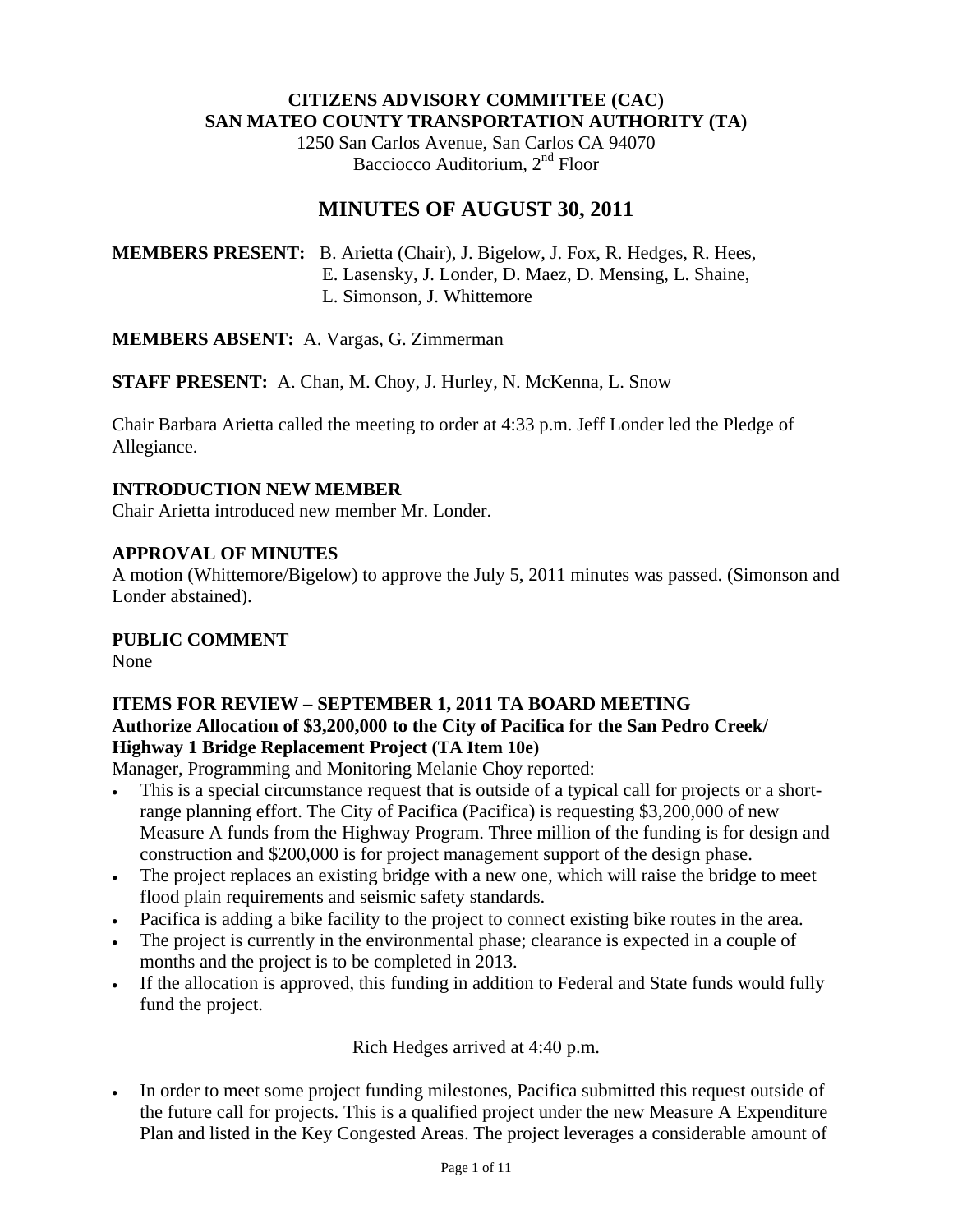funding; it includes 32 percent Measure A funds and 68 percent Federal and State funds with an overall project cost of about \$10 million.

- The project was assessed and reviewed for urgency and needs to be fully designed and ready for construction by June 30, 2012 and Pacifica must meet a full funding requirement so not to put the Federal and State funds at risk. Measure A funds would fully fund the design phase of the project and allow Pacifica to proceed toward the June 30 deadline.
- The project has no impacts on the other two Measure A projects in the Key Congested Areas. This project and the other two total \$24 million and this project represents \$3.2 million or 13 percent of that total.
- Approval of the project is contingent upon continued availability of Federal and State funds and successful negotiation between the TA and Pacifica to provide the design.

Randy Hees asked if the TA was doing some of the engineering and oversight work. Ms. Choy said the \$200,000 is for a request that TA consultant services oversee the design work. The \$3,000,000 funds both design and construction elements. Construction oversight is proposed to be done by Caltrans.

Mr. Hees asked how the timetable for this project relates to the Devil's Slide Tunnel Project. Director, TA Program Joe Hurley said there will be a delay of about a year in the opening of the Tunnel Project due to unanticipated ground movement. The bridge replacement project would be completed in around the same time based on the current schedule.

Mr. Hees said the creek involved supports a salmon run and asked if this was considered. Mr. Hurley replied yes.

Larry Shaine said there were issues with environmental clearance in previous projects in Pacifica. Ms. Choy said environmental clearance has been in the works on this project since 2000. There have been recent discussions between Caltrans and Pacifica to review last steps needed for clearance and the hope is that Caltrans can sign off on clearance in October.

Pacifica's Director of Public Works Van Dominic Ocampo said this project has been delayed due to funding issues. The project didn't achieve full funding until reauthorization of Measure A. All regulatory agencies that have been involved are supportive of the project.

Mr. Shaine asked if approval of the project affects the competitive nature of total funds for San Mateo County for funds for other projects outside of the coastside. Ms. Choy replied no. There are five corridors in the Key Congested Areas and the coastside is one of them. Each of the corridors has dollar amounts associated with them. There are three projects in the coastside category that have access to the \$24 million amount and this doesn't affect other categories.

Jim Bigelow asked about the age of the current bridge. Ms. Choy said it is 50 years old.

John Fox said cherry-picking a special project should be done for truly extraordinary situations that the TA can justify and asked why this project is so extraordinary and what the time scale would be if left in the regular process. Ms. Choy said in order to secure Federal funds, there must be proof the project is fully funded. In addition, Pacifica needs to secure the funds now to begin the design work or actually do the design work and without the Measure A funds as the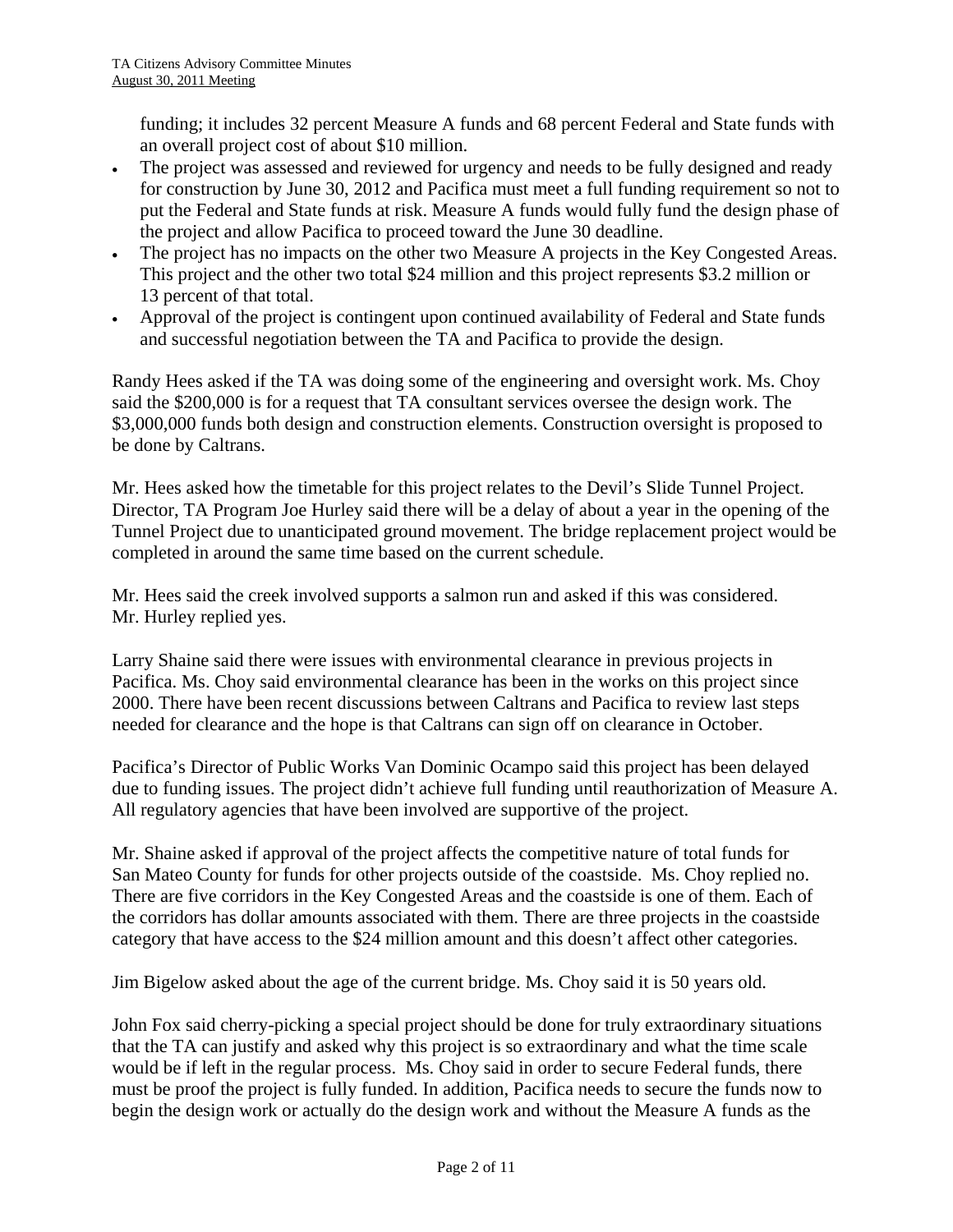local match, that cannot be completed. Other fund sources are earmarked and Pacifica has already requested an extension on one of the earmark funds. There are deadlines tied to the June 30 deadline. If this project was delayed until the call for projects anticipated later this year, Pacifica would not be able to access these Measure A funds to do the design work.

Mr. Fox asked what the date would be for the regular call for project. Ms. Choy said the call for projects is scheduled later this year and a decision on the program of projects either later this year or the beginning of next year.

Mr. Fox asked if the June 30 matching deadline is not possible to meet with a decision later this year. Ms. Choy replied yes because that leaves a six month window to focus on the design.

Mr. Fox said it would certainly be possible to get matching funds in a future Federal cycle.

Mr. Hurley said there is a series of Federal funds: TEA-21, ISTEA and SAFETEA-LU and there are rumblings if the funds haven't been utilized or obligated they may rescinded. He said there is also \$3 million of State funds that would be lost if the project is not advanced and are not available to be moved to another project.

Doris Maez said she recently saw the San Pedro Avenue Bridge and it appeared to be in good shape. She asked if this bridge would provide the detour during construction. Mr. Hurley replied yes.

Mr. Ocampo said it has the same number of lanes and a temporary traffic light is being installed to help drivers coming out of Pedro Point.

Elizabeth Lasensky asked if the bridge will include bike and pedestrian lanes. Mr. Ocampo said there is no current bike facility but the replacement bridge will provide that.

Mr. Whittemore asked the following questions:

- 1. Why is the bike/pedestrian area being put on the east side away from a view of the ocean? Mr. Ocampo said this is the only way to connect the San Pedro Terrace Trail.
- 2. What type of precedent is there and how frequently is a project taken out of the normal call for projects? Ms. Choy said the only one done in the past is the Belmont Bike/Pedestrian Overcrossing Project.
- 3. How can a bridge replacing a bridge with the same number of lanes relieve congestion? Mr. Hurley said what was assessed is the congestion that would result in the event the bridge is no longer usable.

Mr. Ocampo said the addition of a multi-purpose trail provides another safe alternate form of transportation, which will help with congestion.

- 4. What is the life expectancy of the bridge? Mr. Ocampo said 50 years.
- 5. The bridge is being raised five feet and if the whole road structure will be raised, how will that incorporate sea level rise projections. Mr. Ocampo said the approaches would be raised in accordance with the hydrology report.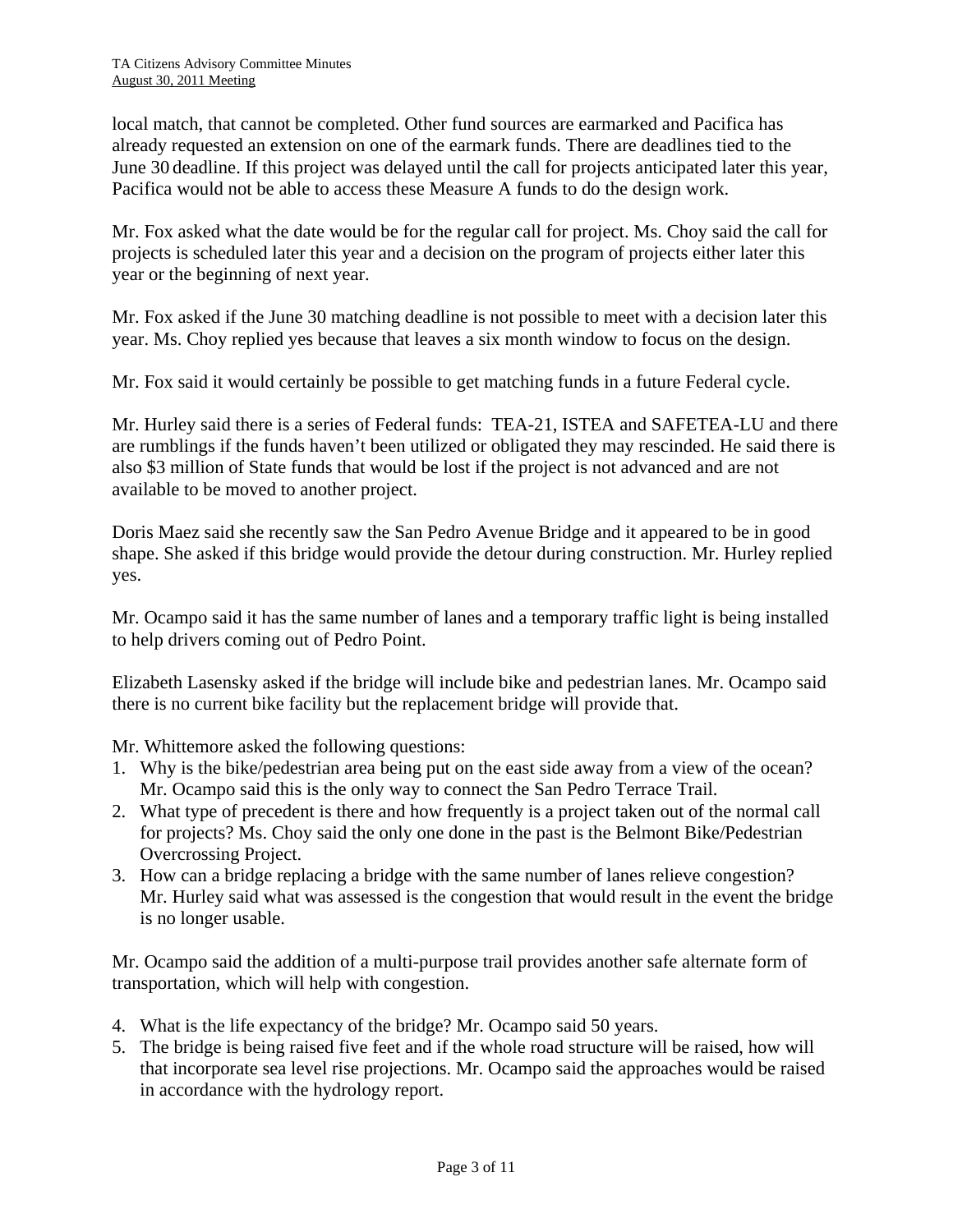- 6. Will the 50-year bridge survive the 50-year projected rise in sea level? Mr. Hurley said the hydrology study probably has that information and he will provide this to Mr. Whittemore.
- 7. If something fails and the projected one-time only \$3 million flies out the window, is there a way to get back the \$3 million for another project. Ms. Choy said the project has a design phase, which is funded partially with Measure A and some other funds. At that point, the TA is making the decision to fund that phase. If the construction funds for the Federal funds don't pan out, staff will come back to the TA and TA CAC with updates and options and this contingency is written in the award. The \$3 million is going to both the design and construction phases. The status and availability of funding will be monitored.

A motion (Bigelow/Hees) to recommend the TA Board support the allocation of \$3,200,000 to the City of Pacifica for the San Pedro Creek/Highway 1 Bridge Replacement Project was approved.

# **PRESENTATION – HIGHWAY PROGRAM: CALERA PARKWAY (STATE ROUTE 1/CALERA PARKWAY PROJECT) (TA Item 11a)**

Mr. Hurley reported:

- The project is a partnership between Caltrans (California Department of Transportation), the City of Pacifica (Pacifica) and the TA.
- The project is located on State Route 1 within the city limits of Pacifica.
- The purpose of the project is to address traffic congestion in the morning and afternoon peak travel periods. Traffic backs up at the intersections of Reina Del Mar and Fassler avenues and affects feeder roads that back up with traffic for about a mile or two depending on the time of day.
- The project is trying to environmentally clear a project that will result in sustainable congestion relief with minimal impact to the environment, adjacent residents and business and that is financially feasible.
- A number of concepts have been explored: highway widening, grade separations, roundabouts, frontage roads, signal timing changes, increased transit and reversible lanes.
- Environmental constraints included proximity of homes and businesses, topography, archaeological resources, historic property, Calera Creek, two endangered species, wetlands and the coastal zone.
- The project will widen four lanes to six at a length of 1.3 miles, add standard 10-feet shoulders and improvements to bike and pedestrian access, and include a 16-foot wide landscaped median.
- Public input included a scoping meeting in March 2010, informational meeting in June 2010, and circulation of the draft environmental document on August 8, 2011 with review until October 7, 2011. A public meeting is scheduled for September 22, 2011.
- The environmental document involved 14 technical studies and describes project alternatives, potential environmental impacts and mitigation measures.
- As the lead agency, Caltrans will either, issue environmental approval, require additional studies or abandon the project.
- No decisions have been made on funding subsequent phases of the project.

Mr. Hees asked when the decision is made for a narrow or wide median. Mr. Hurley said this is part of the final environmental document.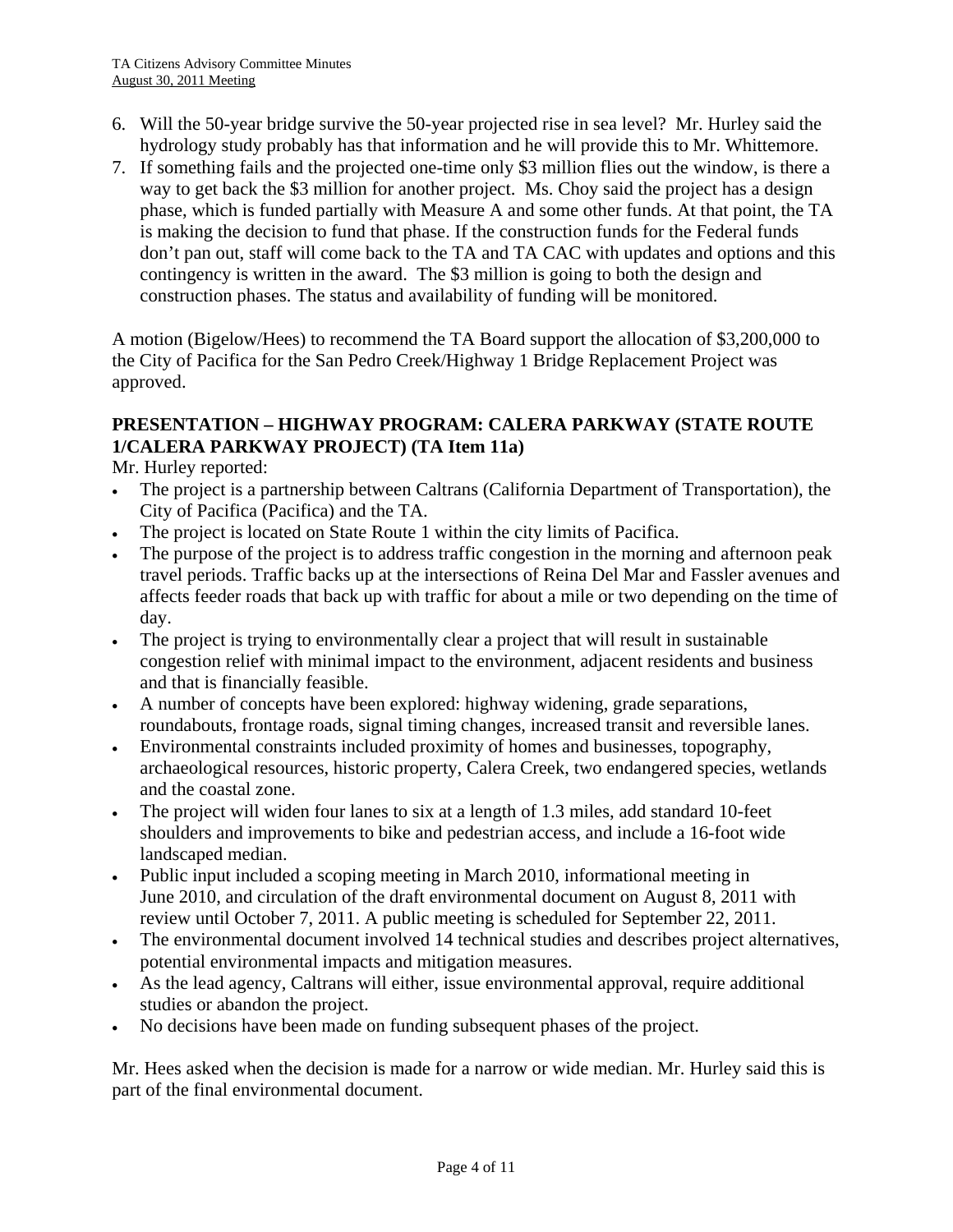Mr. Fox asked what has the volume to carry all of this traffic. In the morning when everyone is leaving and gets past the signal at Reina Del Mar Avenue, traffic opens up and there is no congestion.

Mr. Fox asked if the signalization causes the delay. Mr. Hurley replied yes and said the question is how to get more vehicles through there more efficiently.

Mr. Fox said the widening at the signalization provides 50 percent more capacity per time interval and the green light basically is the thing. He said this is assuming the patterns of use and where people live and work, and these transportation modalities are changing looking forward; is there any ability to estimate with reverse commuting or would change in the patterns of businesses change this an any way. Mr. Hurley said right now all traffic projections are based on the Association of Bay Area Government's demographic projections and currently approved land uses; based on these projection we don't anticipate a shift in traffic patterns in this area.

Mr. Shaine asked if funding dates to original Measure A money. Mr. Hurley replied yes. There is not enough original Measure A money to fully fund this project so it would have to tap into new Measure A funding. The ratio would depend upon how the balance of the original Measure funding is used.

Ms. Lasensky asked how far this project is from the San Pedro Creek Bridge Project and how much disruption would there be if both projects are funded. Mr. Hurley said San Pedro Creek Bridge Project is about 1.5-2 miles from the southern end of the Calera Project. If the San Pedro Creek Bridge Project goes according to schedule, it will be completed before the Calera Project goes to construction.

Ms. Maez asked if the landscaped median would take quite a bit of property on the east side of the project. Mr. Hurley said there would be additional right-of-way take but the alignment of the landscaped median is done in a way to utilize available land and minimize impact to businesses and residents.

Mr. Hedges asked if the project has enough support in Pacifica to go forward. Mr. Hurley said the team involved is following the process laid out by the National Environmental Policy Act and California Environmental Quality Act. It is important that all parties be respectful of and follow the process. If there are concerns with what is being presented there is a forum to submit comments to Caltrans. Pacifica didn't think it was appropriate to take a position on the project until the science was allowed to play out.

Mr. Hedges asked how much of the process has to take place for Pacifica to approve the project. Mr. Hurley said the TA will be looking to Pacifica to take a position before any additional funding for the project goes forward.

Mr. Hees said this project came to the CAC about ten years ago and CAC members went to Pacifica to talk to people who had environmental concerns. Some were against any type of project, but this project seemed to have incredible support in the community where it's taking place.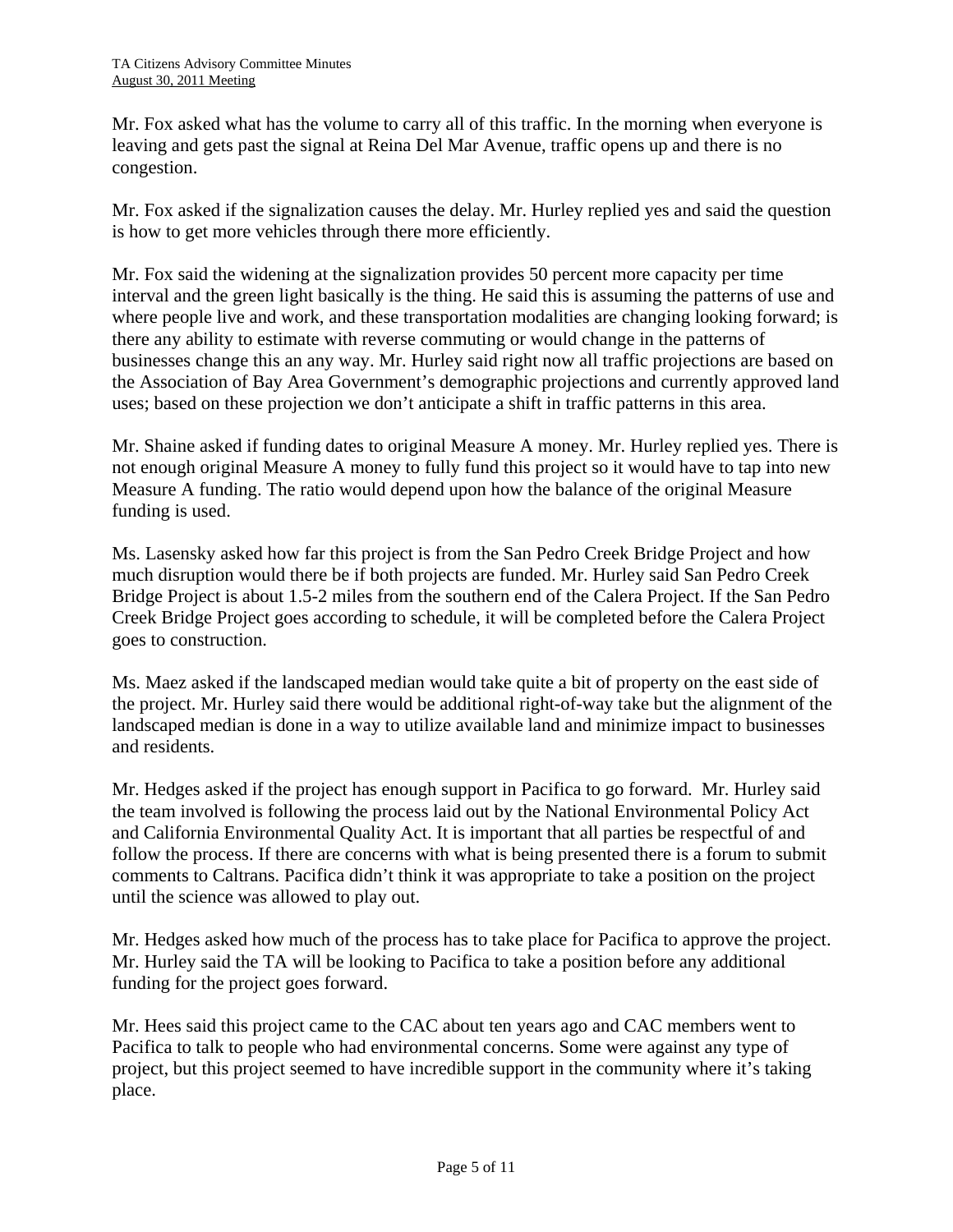Chair Arietta said she went to the Climate Action Task Force and heard about vehicle miles traveled and greenhouse gas (GHG) increases. She calls these auxiliary lanes that take people from Fassler to Reina Del Mar avenues because it's doing the function of one and she doesn't consider it a freeway. Mr. Hurley said it is technically not an auxiliary lane because that is for ingress and egress to the freeway. This project addresses the demand to get through the two signalized intersections.

Chair Arietta said these lanes might be in direct contradiction to AB 32 and SB 375 with GHG increases. Mr. Hurley said roadway widening does not necessarily result in degraded air quality. The auxiliary lanes on Highway 101 actually realized a 12 percent reduction in carbon monoxide emissions and this project would realize similar benefits. He said if drivers tolerate a 40-minute commute as opposed to a 20-minute commute that does nothing as far as reducing vehicle miles traveled.

Mr. Fox asked about the roundabout idea, which seems to get around the delay at the traffic light. He asked about the actual variations in the numbers keeping it at the original width and going to roundabouts. Mr. Hurley said it has to do with the diameter of the roundabout necessary to accommodate this volume of traffic and the environmental impacts associated with the large footprint of this alternative.

Mr. Fox asked about a grade separation, cloverleaf, flyover or reversible lane option. Mr. Hurley said the reversible lane did not work out because of the tight proximity and operating costs. There were issues with visual impacts, groundwater issues and cultural areas with a grade separation.

Ms. Maez said the area by Rockaway Beach and Fassler Avenue might be vulnerable to sea level rise because that area gets hammered by waves. Mr. Hurley said that was a factor addressed in terms of the hydrology study.

Daniel Mensing asked if all options were explored in depth. Mr. Hurley said the team consultants completed all analyses and objectively assessed all of the 14 alternatives, which are included in the environmental document posted on the TA website.

Chair Arietta asked why there couldn't be a grade separation. Mr. Hurley said it had to do with right-of-way impacts, and there were some groundwater issues and issues with cultural sites.

Mr. Hurley encouraged the CAC to direct any questions or concerns from the public about the project to Caltrans so they can be formally considered. The Draft Environmental Document is available on the TA, Caltrans and Pacifica websites.

Chair Arietta asked about the Pacifica city council making a final decision on the project after the public meeting. Mr. Hurley said that will be Pacific's call and called to question prior to any additional Measure A funding.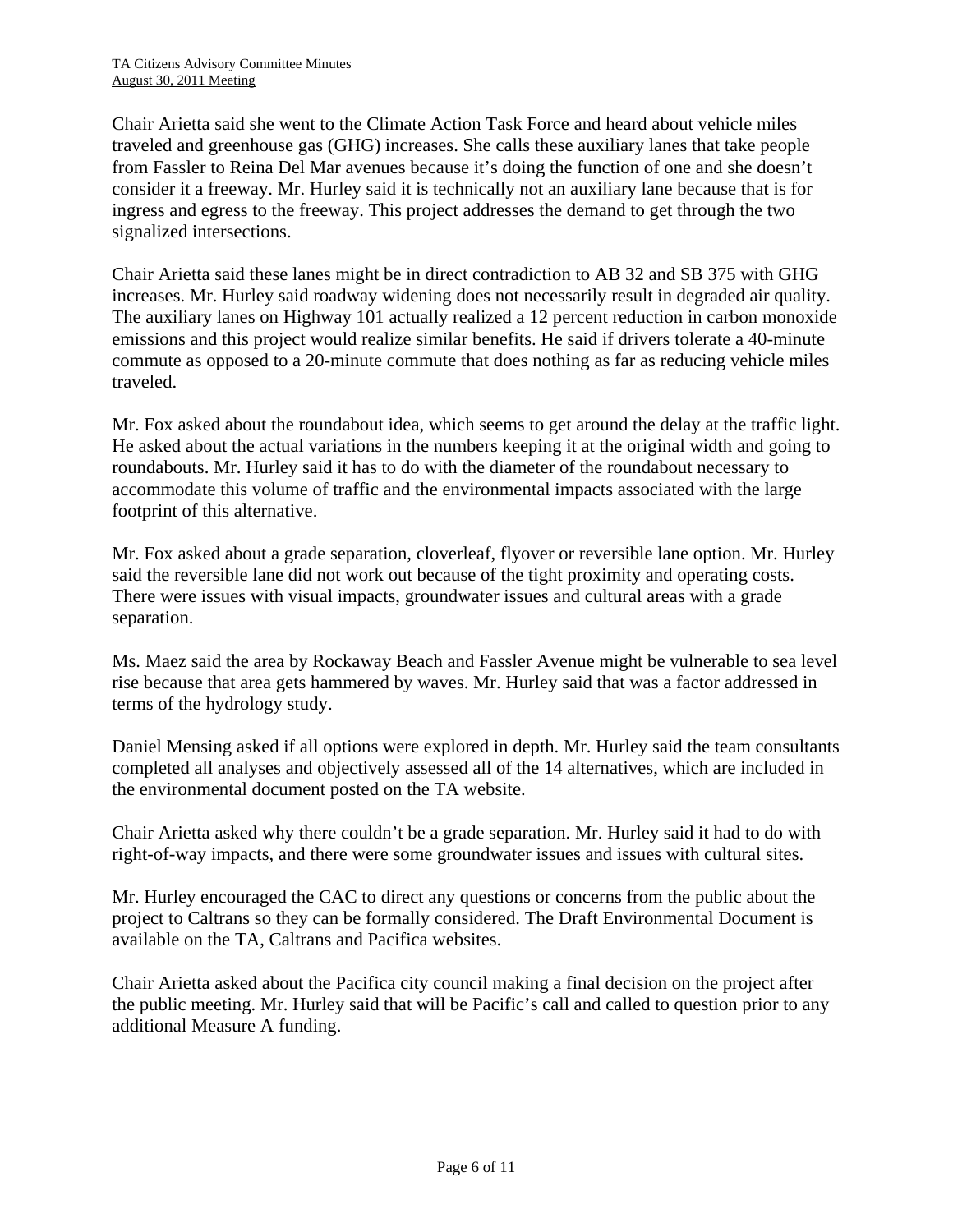# **ITEMS FOR REVIEW – SEPTEMBER 1, 2011 TA BOARD MEETING (Continued) Approval of Minutes of July 7, 2011 (TA Item 4a)**

Mr. Fox said there was a comment in the section on the bike/pedestrian call for projects that we should learn from what happened and try to do better. He said various Peninsula bike/pedestrian groups are very upset on how this played out and this comment would be very beneficial.

### **Information on Statement of Revenues and Expenditures for the Period Ending June 30, 2011 (TA Item 4b)**

Mr. Whittemore commented it takes four months to close the books and he wouldn't have the information before receipt of the November 3 TA agenda packet.

# **Acceptance of Statement of Revenues and Expenditures for July 2011 (TA Item 4c)**

Mr. Whittemore said interest income is 6.8 percent down from projections in the first month of the year and asked if that should be rebaselined for the entire year. Director, Budgets and Grants April Chan said staff monitors the numbers and will likely bring an item back as a mid-year adjustment.

Treasury Manager Lori Snow said she is responsible for making these projections. She said a number of things have changed since the budget was set in February 2011. In the last few weeks the Feds said the interest rates will be kept at historically low levels and there won't be an opportunity, at least for U.S. securities and treasuries interest rates to rise within this budget year. The budget portfolio also has quite a number of securities that were callable and in the past two months, the TA has had a significant amount of those securities called, which has decimated the initial interest rate projections.

Mr. Hedges asked how the TA did on the "yield to call," versus "yield to maturity," and asked why the TA is not buying California securities. Ms. Snow said she would need to research on the individual security basis and can provide the information. She said staff has researched California securities and it is outside the investment policy. Ms. Snow will check to see if it outside the policy or law.

Mr. Whittemore said administrative expenses are lower than projected and asked if these should be rebaselined. Ms. Chan said staff monitors this and during adjustments can make appropriate changes.

Mr. Whittemore asked why CSI Capital is holding only one Treasury Inflation Protected Security (TIPS) in the portfolio. He is very concerned about the 76 percent exposure to agency debt in the portfolio. Ms. Snow said TIPS were purchased in late 2008 but those types of yields haven't been seen since then and are not preferred at this point and not often available.

Mr. Whittemore asked about the realized loss of \$24,000 in July. Ms. Snow said she thought it was due to one particular security that had matured and will follow up.

Mr. Hedges asked who sets the policy that California securities are outside the investment policy. Ms. Snow said the Board adopts the investment policy usually based on recommendations from Board members, consultants or staff. She will follow up on the California statute.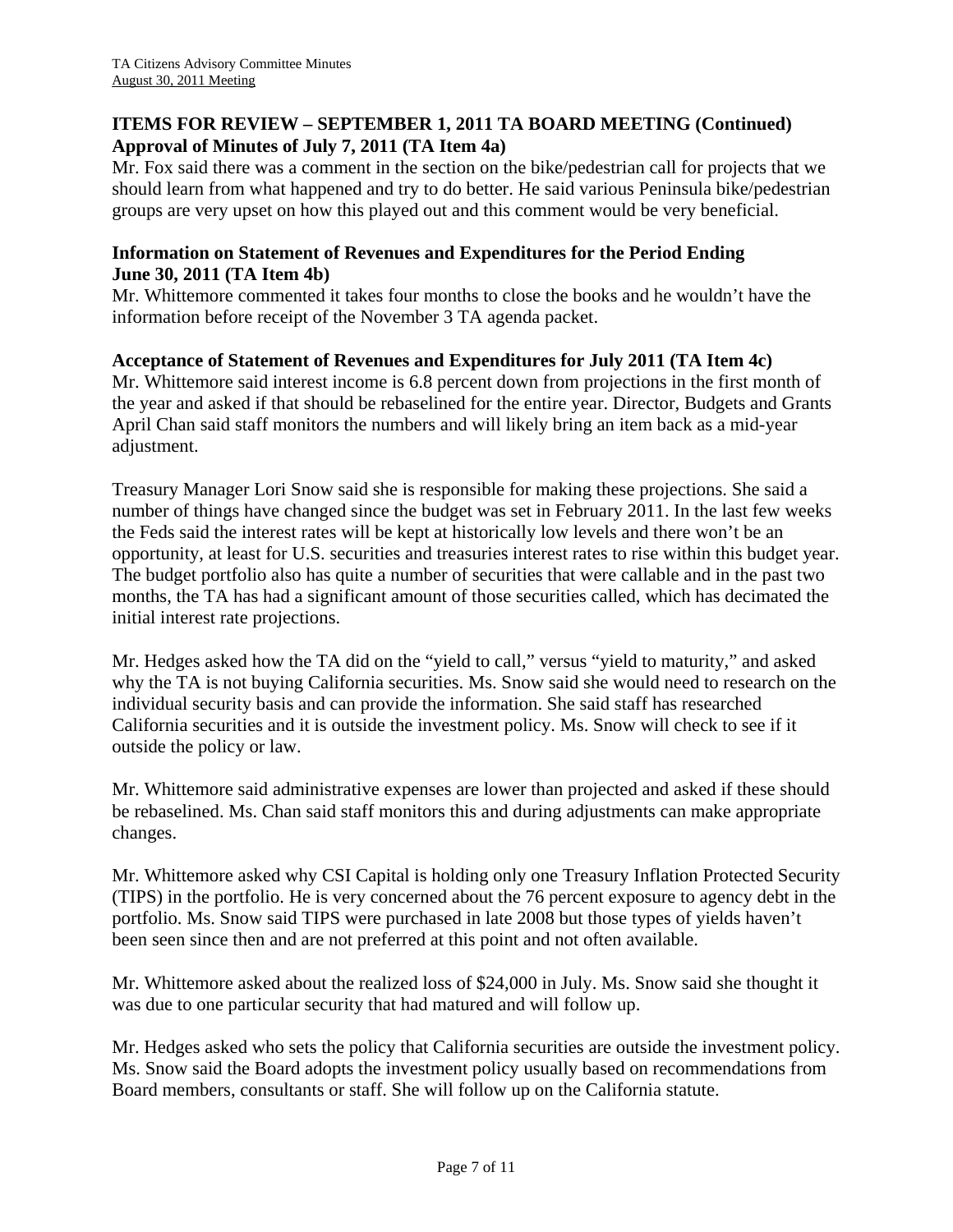A motion (Shaine/Hedges) to support acceptance of the Statement of Revenues and Expenditures for July 2011 was approved.

Mr. Hurley suggested specific questions could be communicated to staff prior to the meeting so everyone could be better prepared to respond.

Mr. Whittemore asked if it's a Brown Act violation if he communicates with staff before the meeting. Mr. Hurley said legal counsel will be briefing the CAC on the Brown Act at the October 4 meeting and can answer this question.

Mr. Hedges asked that Chair Arietta share his question about California securities with the TA Board in her CAC report. Mr. Hurley said it is best to discuss offline with staff and then bring it to the board if there is dissatisfaction with the answer. Mr. Hedges agreed with Mr. Hurley.

# **Sam Trans Liaison Report – July 13, 2011 (TA Item 7)**

Mr. Whittemore said he had a question on the agenda item to authorize executing a 3-year, \$300,000 use agreement for Pico Boulevard in San Carlos and would like to follow up with Executive Officer Public Affairs Mark Simon.

#### **Acceptance of Quarterly Investment Report and Fixed Income Market Review and Outlook for the Quarter Ended June 30, 2011 (TA Item 10a)**

Mr. Whittemore asked if a Committee on Uniform Security Identification Procedures column could be added to the chart on investments.

A motion (Hedges/Hees) to support acceptance of the Quarterly Investment Report was approved.

# **Authorize Amendment to Increase the Fiscal Year (FY) 2012 Budget in the Amount of \$2,733,100 for a Total of \$87,842,002 (TA Item 10b)**

Mr. Hees asked if this is the amount of money to be used for Caltrain capital items. Ms. Chan said the TA board, at its June meeting approved taking a certain amount from SamTrans and putting it into the TA Budget to allow it to be used for capital projects. In return the Santa Clara Valley Transportation Authority will provide the operating funds required to the Caltrain Operating Budget. This is a continuation of an item the TA Board already approved for \$2.73 million to be amended into the TA Budget. The funding source is Proposition 1B State/local partnership money. There are two separate line items the TA is amending in the Budget: A grant source is being brought in to revenue and giving it over to Caltrain as an expense, which is a neutral expense in terms of Measure A.

Mr. Whittemore said he thought the amount was \$3.7 million, not \$2.7 million. Ms. Chan said it was subject to how much each of the Joint Powers Board (JPB) partners could contribute to the Capital Budget. The lowest common denominator was San Francisco that could only contribute \$2.73 million, so the fund swap is \$2.73 million.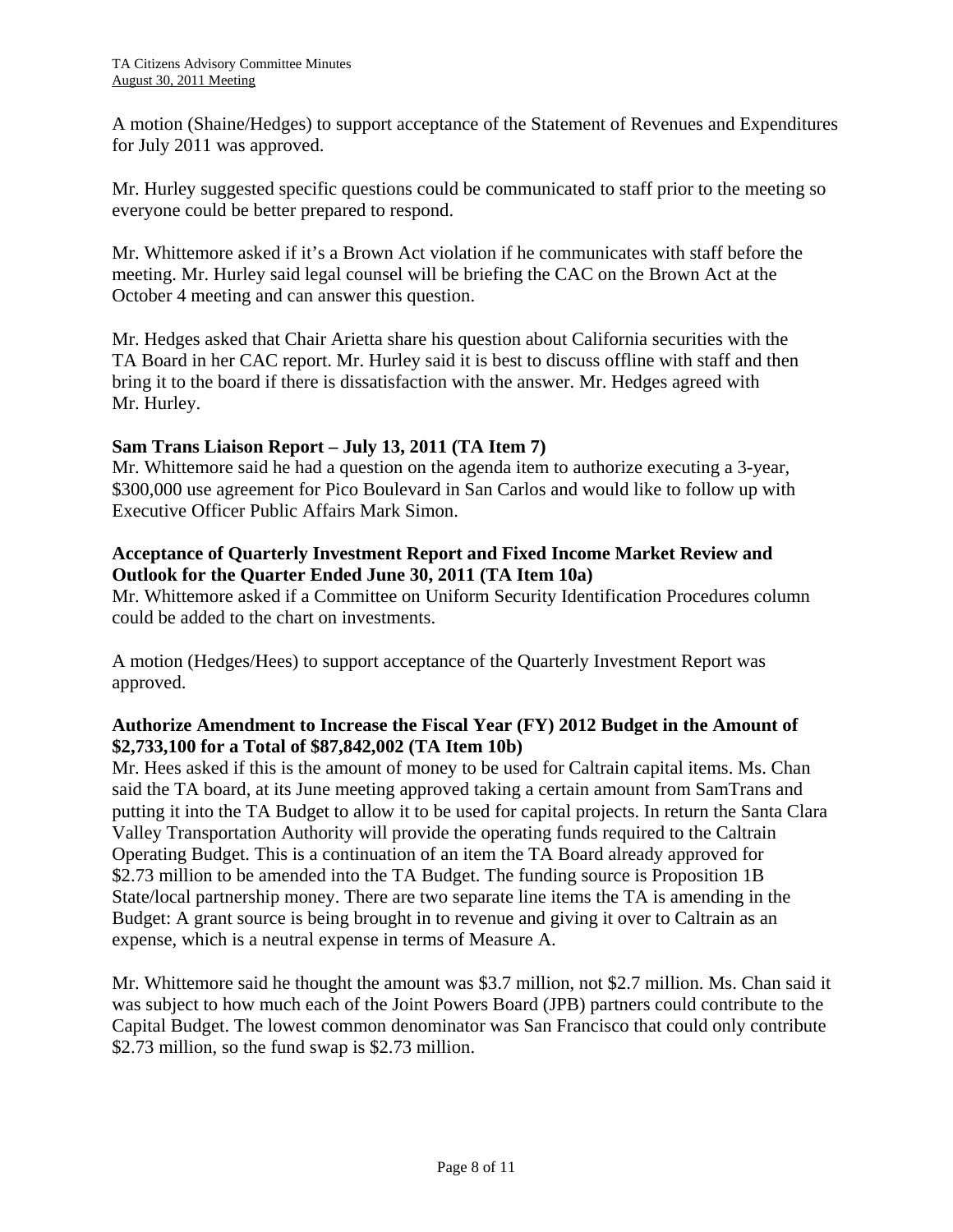Mr. Whittemore asked how the budget gap was closed. Ms. Chan said staff is looking at the SamTrans budget to see how to come up with the extra \$1 million that needs to go into the Caltrain Operating Budget.

Mr. Bigelow said this action keeps Caltrain on track with the current level of service for FY2012.

A motion (Bigelow/Hedges) to support authorizing an amendment to the FY2012 Budget in the amount of \$2,733,100 was approved. (Whittemore voted no).

#### **Authorize Allocation of \$10,113,100 in New Measure A Funds (TA Item 10c)**

- **\$2,733,100 to the Peninsula Corridor Joint Powers Board for San Mateo County's Share of Local Match for Caltrain's Fiscal Year Capital Budget**
- **\$4,920,000 to the San Mateo County Transit District for a Portion of San Mateo County's Share of Caltrain's Fiscal Year 2012 Operating Budget**
- **\$2,460,000 to San Mateo County Transit District for its Paratransit Program for Fiscal Year 2012 Operating Budget**

Mr. Bigelow said the new Measure A allows the TA the option to consider splitting some funds for operations as well as capital and providing SamTrans, as a partner in the JPB, money to maintain Caltrain's 86-train schedule.

A motion (Bigelow/Hedges) to support authorizing the allocation of \$10,113,000 in new Measure A funds was approved.

### **Authorize Allocation up to \$398,103 in New Measure A Funds to the Peninsula Traffic Congestion Relief Alliance (Alliance) to Support the Countywide Alternative Congestion Relief Program for FY2012 (TA Item 10d)**

Mr. Whittemore asked what is provided with these dollars. Ms. Choy said this money funds the Alliance to do outreach to expand employer participation in the shuttle program, employer promotion of alternatives to driving, an emergency ride home program, a bike rack/locker incentive program, etc.

Mr. Whittemore said he was looking for measurable performance statistics. Ms. Choy said the Alliance provides quarterly reports that assess how close they come to meeting goals.

Mr. Bigelow said Alliance Executive Director Christine Maley-Grubl has presented information to the TA Board and CAC. As a funding partner, C/CAG, collects and reports on all details of shuttles, ridership, etc.

Mr. Fox left a 6:04 p.m.

Ms. Simonson asked if this is an annual allocation, and if so what was the allocation for the prior year. Ms. Choy said the same allocation was made in the prior year. This program category continues in the new Measure A and there is a plan to do a future call for projects. In the absence of that, the TA is funding the existing program at the original Measure A levels that has been done for the last three years.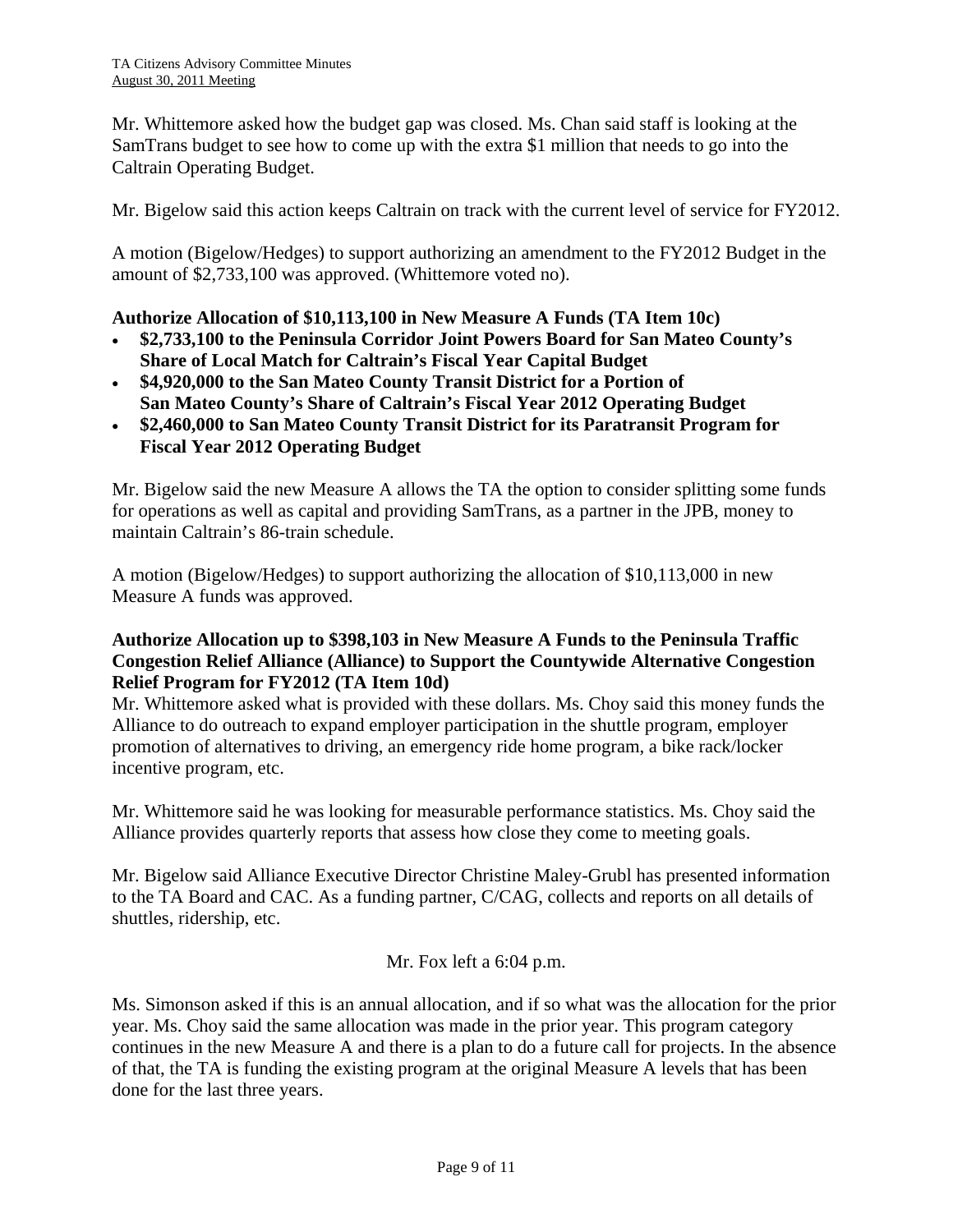Ms. Maez left at 6:07 p.m.

Mr. Hurley said Ms. Maley-Grubl was to present at this meeting but had to be rescheduled to October due to the necessity of presenting the Calera Parkway Project.

Mr. Whittemore asked if the allocation is for overhead for the Alliance. Ms. Choy replied yes; these funds support Transportation Demand Management programs and not direct operation of shuttles.

A motion (Shaine/Hedges) to support the allocation of \$398,103 in new Measure A funds to the Alliance for Alternative Congestion Relief Program for FY2012 was approved.

#### **Authorize Expenditure of \$11.3 Million of Original Measure A Funds to the 101/Broadway Interchange Project for Right-of-Way and Utility Relocation Activities (TA Item 10f)**

A motion (Mensing/Shaine) to support the expenditure of \$11.3 million to the 101/Broadway Interchange Project was approved.

#### **Measure A Program Status Report as of June 30, 2011 (TA Item 11b)**  No comments

# **Update on State and Federal Legislative Program (TA Item 11c)**

No comments

Capital Projects Quarterly Status Report- 4<sup>th</sup> Quarter Fiscal Year 2011 (TA Item 11d) Mr. Whittemore asked about the status of Tilton Avenue. Mr. Hurley will follow up.

# **REPORT OF THE CHAIR – BARBARA ARIETTA**

- SB 791 will raise needed transportation funds including bike/pedestrian projects and empower regional transportation agencies.
- There is a public meeting on the Calera Project on September 22 in Pacifica.
- Attended the July 20 groundbreaking in Menlo Park for the Highway 101 Auxiliary Lane Project – Marsh Road to University Avenue.
- Preliminary results of the Caltrain Capacity Analysis for a blended system are available.
- The ribbon cutting ceremony for the Belmont Bicycle/Pedestrian Overpass Project was scheduled for the last week of September.

Mr. Hurley said project completion has been delayed due to railing issues and the ribbon cutting ceremony will rescheduled to October or November.

# **REPORT FROM STAFF – JOE HURLEY**

- The most recent Ramp Metering Project funded through the Alternative Congestion Relief Program went online today at southbound Highway 280 between John Daly Boulevard and Highway 380.
- Read a resignation letter from CAC member Paul Young noting current scheduling conflicts with educational commitments.